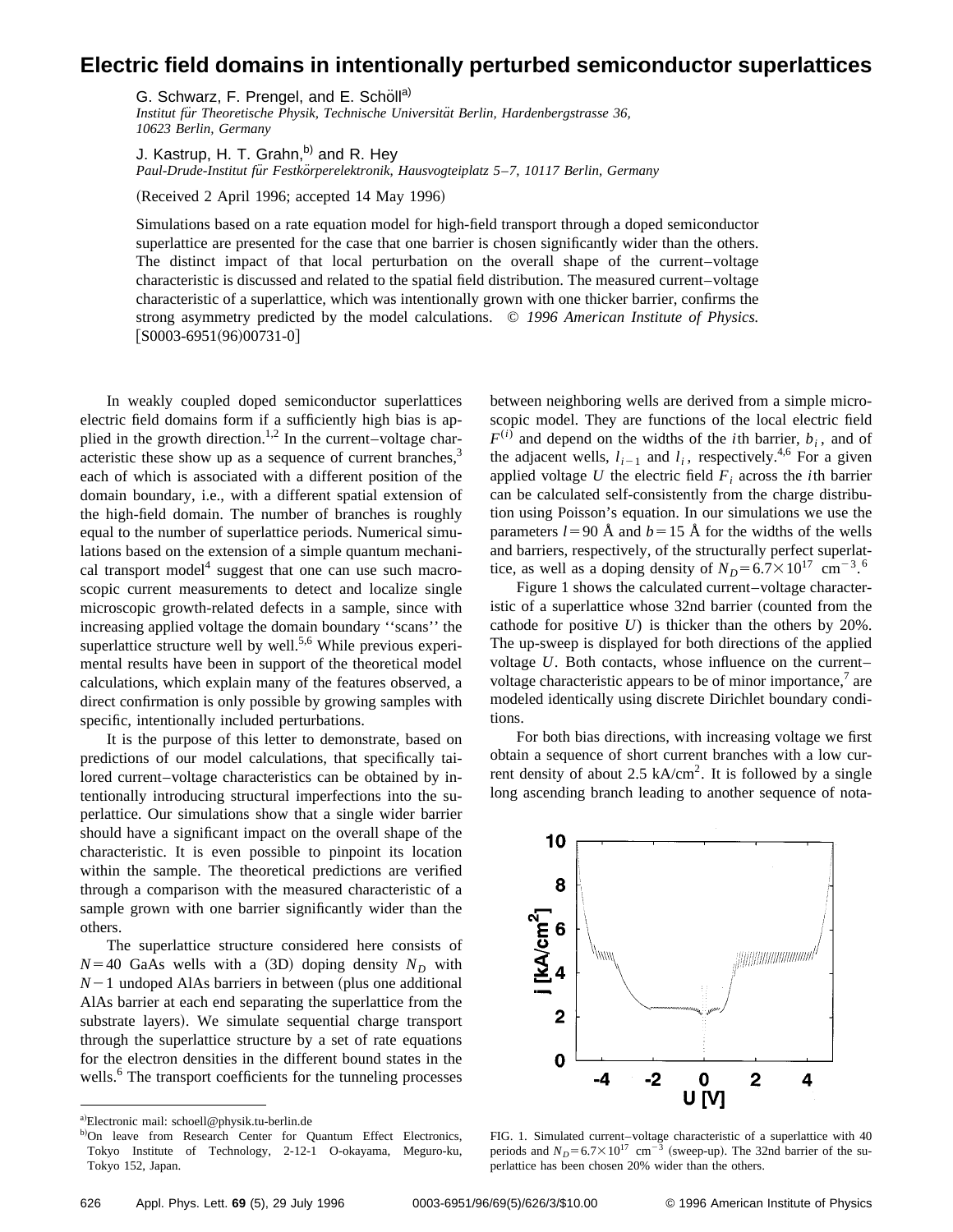

FIG. 2. Simulated spatial profiles of the electric field *F* across the superlattice (SL) structure for positive voltages (Fig. 1). The SL periods are numbered starting from the cathode.

bly longer current branches at about  $j=5$  kA/cm<sup>2</sup>. The lengths and current density of the latter branches are identical to those of the characteristics obtained in simulations of ''perfect'' or weakly disordered superlattices of the same doping density.<sup>6</sup> The characteristics of both bias directions differ in the voltage at which the long ascending branch is located, i.e., the number of branches in the ''lower'' and ''upper'' sequences. For positive *U* the lower current sequence consists of 8, the higher one of 29 branches, while for reverse bias the ratio is 30 to 7.

This asymmetric behavior can be explained with the help of the spatial field distribution across the sample, which for positive bias is displayed in Fig. 2 for voltages *U* up to 2 V. For very small voltages *U* the electric field is distributed virtually homogeneously across the sample (corresponding to the initial sharp rise of the current–voltage characteristic). At  $\sim$ 0.1 V this homogeneous field distribution breaks up, and a high-field domain forms across the 32nd and 33rd barriers. This can be easily understood if one keeps in mind that for stationary states of the system the current across each barrier must be identical. To meet this condition the electric field across the thicker 32nd barrier,  $F^{(32)}$ , must be higher than elsewhere. However, the total voltage *U* is not yet high enough for the high-field domain to extend over more than two superlattice periods. For the resulting ''inverse'' field domain boundary, a local carrier depletion, i.e., an electron density  $n_i$  in the 33rd well smaller than the doping density, is required due to Poisson's law  $\epsilon(F^{(i+1)} - F^{(i)}) = e(n_i - N_D)$ , where  $e$  is the elementary charge and  $\epsilon$  is the dielectric constant. As a result, the current density, which equals the local electron density times the field-dependent transport coefficient summed up over all transport processes, and thus the total current through the sample is small compared to the case of a ''perfect'' or weakly disordered superlattice of the same doping density, where only charge accumulation occurs.

Our simulations show that with further increase of *U* the high-field domain expands towards the anode period by period, creating the small discrete branches in the characteristic. When the anode has been reached, the current is no



FIG. 3. Measured current-voltage characteristics in the dark (lower curve) and under illumination (upper curve) of a GaAs/AlAs superlattice with an intentional substantial increase of the thickness of one AlAs barrier layer. For both bias directions the absolute value of the current for the sweep-up direction is displayed. The upper curve is vertically shifted by 0.5 mA.

longer limited by electron depletion; it grows with rising *U* up to the value of the branches in the characteristic of a ''normal'' superlattice. The high-field domain now expands towards the cathode across the remaining superlattice periods the same way it would throughout a sample without the wider barrier. The remaining current–voltage characteristic is therefore effectively that of a ''perfect'' superlattice with a smaller number of periods (30) and a respective voltage offset. For negative bias, the same mechanism applies. However, the thicker barrier is located at a different position with respect to the cathode resulting in the asymmetry of the *I* – *U* characteristic.

The predictions of the theoretical investigation have been tested using a 40 period GaAs/AlAs superlattice with 90 Å wells and 35 Å barriers grown by molecular beam epitaxy (MBE). The 32nd AlAs barrier layer (counted from the cathode for positive voltages) has been chosen to be significantly wider being  $42 \text{ Å}$ . The central  $50 \text{ Å}$  of each GaAs layer were doped with  $5 \times 10^{17}$  cm<sup>-3</sup>. The current–voltage characteristics were obtained in a He-flow cryostat at 5 K using a Hewlett Packard (HP) 3245A voltage source and a HP 3458A multimeter.

Figure 3 shows the measured current–voltage characteristics of this sample in the dark (lower curve) and under illumination (upper curve) using  $50$  mW of a Ti:sapphire laser at 1.65 eV. Apart from the initial steep rise of the current for very small voltages (corresponding to a homogeneous field profile), the dark characteristic is mostly flat and rather unstructured. Only for negative voltages beyond  $U=-4$  V, the current sharply increases by a factor of about 1.5 followed by a sequence of seven branches typical for domain formation in superlattices. This part of the characteristic is similar to the simulated one  $(Fig. 1)$ . The characteristic changes drastically under laser illumination with an energy above the superlattice energy gap, in particular for the positive bias direction. A sudden increase of the current occurs at about  $U=1.5$  V, which is followed by a sequence of  $\sim$ 10 (long) branches. At about *U* = 2.4 V the current drops again to the low value of 0.3 mA, which is similar to the